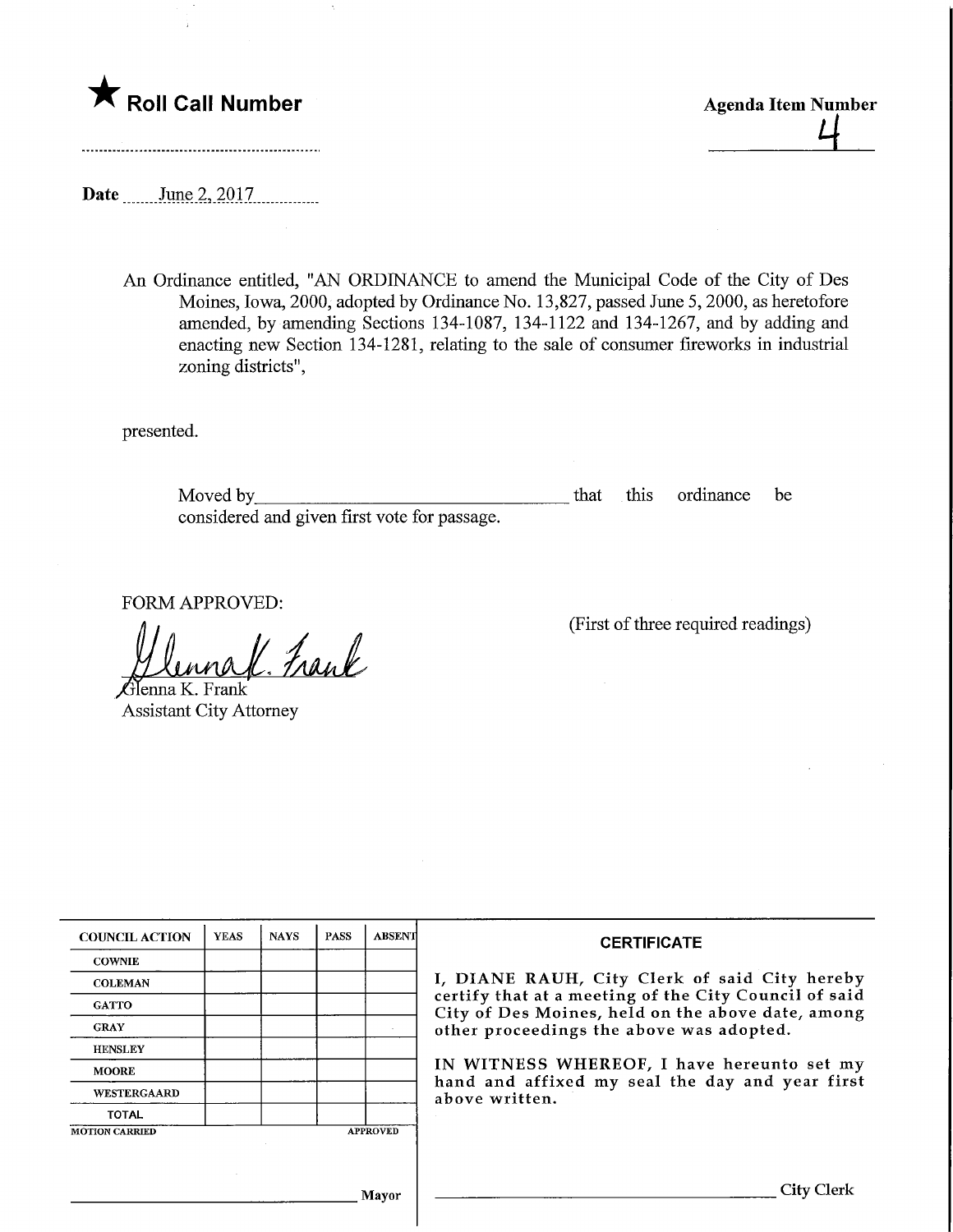AN ORDINANCE to amend the Municipal Code of the City of Des Moines, Iowa, 2000, adopted by Ordinance No. 13,827, passed June 5, 2000, as heretofore amended, by amending Sections 134-1087, 134-1122 and 134-1267, and by adding and enacting new Section 134-1281, relating to the sale of consumer fireworks in industrial zoning districts.

Be It Ordained by the City Council of the City of Des Moines, Iowa:

Section 1. That the Municipal Code of the City of Des Moines, Iowa, 2000, adopted by

Ordinance No. 13,827, passed June 5, 2000, as heretofore amended, is hereby amended by

amending Sections 134-1087, 134-1122 and 134-1267, and by adding and enacting new Section

134-1281, relating to the sale of consumer fireworks in industrial zoning districts, as follows:

## Sec. 134-1087. Principal permitted uses.

Only the following uses of structures or land shall be permitted in the M-l light industrial district:

- (1) Any use permitted in and as limited in the M-3 district.
- (2) Any use permitted in and as limited in the C-3A and C-3 districts, except no new residential uses shall be permitted, unless accessory to a permitted principal use.
- (3) Any use such as assembly, manufacturing, machine shops, welding or other metal working shops, laboratories, warehousing or similar use, which occurs entirely within a completely enclosed building, subject to the following limitations:
	- a. No part of the use is a residential use.
	- b. Any use permitted in the C-3A district must conform to the limitations applicable to such use in the C-3A district.
	- c. No odors, gases, noise, vibration, pollution of air, water or soil, or lighting is emitted onto any adjoining property so as to create a nuisance.
	- d. The owner or occupant has provided the community development department with a written statement upon a form acceptable to the community development director which describes the use to occur upon the property and the nature of any odors, gases, noise, vibration, and other environmental impacts that may be generated by such use, and which certifies that the use upon the property will be operated in a manner that does not permit any odors, gases, noise, vibration, pollution of air, water or soil, or lighting to be emitted onto any adjoining property so as to create a nuisance.

e. The use shall be operated in strict conformance with the statement provided pursuant to paragraph (d), above.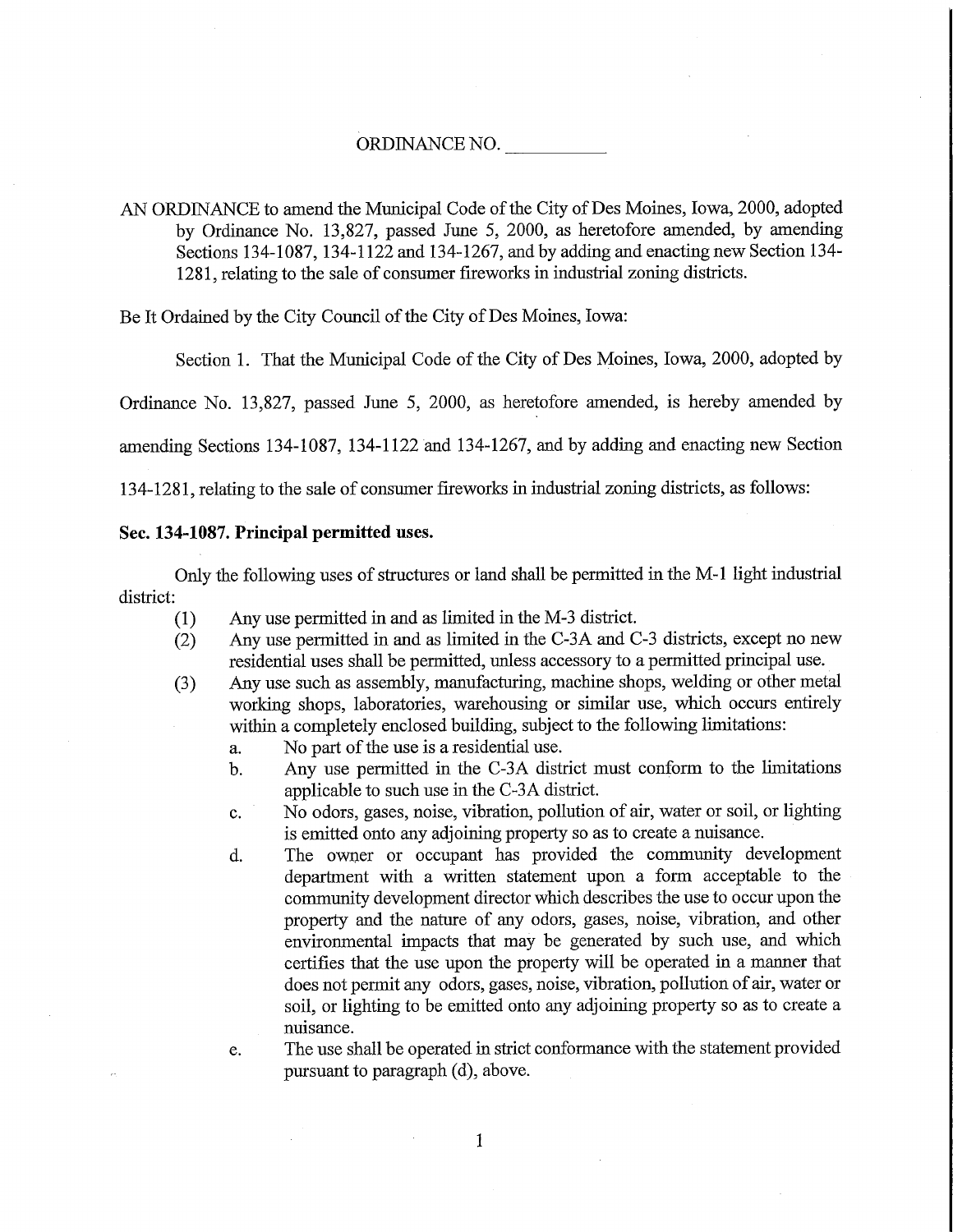- (4) Contractor's equipment storage yard or plant; truck terminal or storage yard; rental of equipment commonly used by contractors; and storage yards for vehicles of a delivery or hauling service, subject to the following requirements:
	- a. All areas used for outside storage shall be designed to allow no part of any stored material, vehicles or equipment to encroach into the required setbacks, and shall be maintained with both a dustless surface and a drainage system approved by the city engineer;
	- b. All areas used for outside parking of vehicles shall be set back 10 feet and screened by a 6 foot high solid opaque fence from any adjoining R district or portion of a PUD district designated for residential use; shall be set back 5 feet from any adjoining streets and alleys; and, shall be maintained with both a dustless surface and a drainage system approved by the city engineer, unless a higher standard is imposed by the site plan regulations in Chapter 82.
	- c. All driveways, parking lots and areas used for temporary storage of vehicles shall be surfaced with an asphaltic or Portland cement binder pavement or such other surfaces as shall be approved by the city engineer so as to provide a durable and dustless surface, and shall be so graded and drained as to dispose of all surface water accumulation within the area.
	- d. No outside storage of inoperable or unsafe vehicles in quantities constituting a junk yard as defined by section 134-3.
- (5) Circus, carnival or similar transient enterprise, provided such structures or buildings shall be at least 200 feet from any  $\overline{R}$  district or portion of a PUD district designated for residential use.
- (6) Coalyard, cokeyard or woodyard.
- (7) Concrete mixing, concrete products manufacture.
- (8) Flammable liquids, underground storage only, not to exceed 25,000 gallons, if located not less than 200 feet from any R district or portion of a PUD district designated for residential use.
- (9) Livery stable or riding academy.
- (10) Sawmill, planing mill, mcludmg manufacture of wood products not involving chemical treatment.
- (11) Off-premises advertising signs.
- (12) Communication towers and antennas subject to section 134-1095 of this division.
- (13) Retail sales of Consumer Fireworks, as defined in chapter 46 of this Code, only during the dates and times as allowed under Iowa Code Chapter 100.

## Sec. 134-1122. Principal permitted uses.

In the M-2 heavy industrial district, the use of structures and land shall be subject to the following regulations:

- $\tilde{(1)}$  No occupancy permit shall be issued for any use in conflict with any city ordinance or state law regulating nuisances.
- (2) No occupancy permit shall be issued for any dwelling, school, hospital, clinic, or other institution for human care, except where incidental to a pennitted principal use or as permitted by section 134-1088.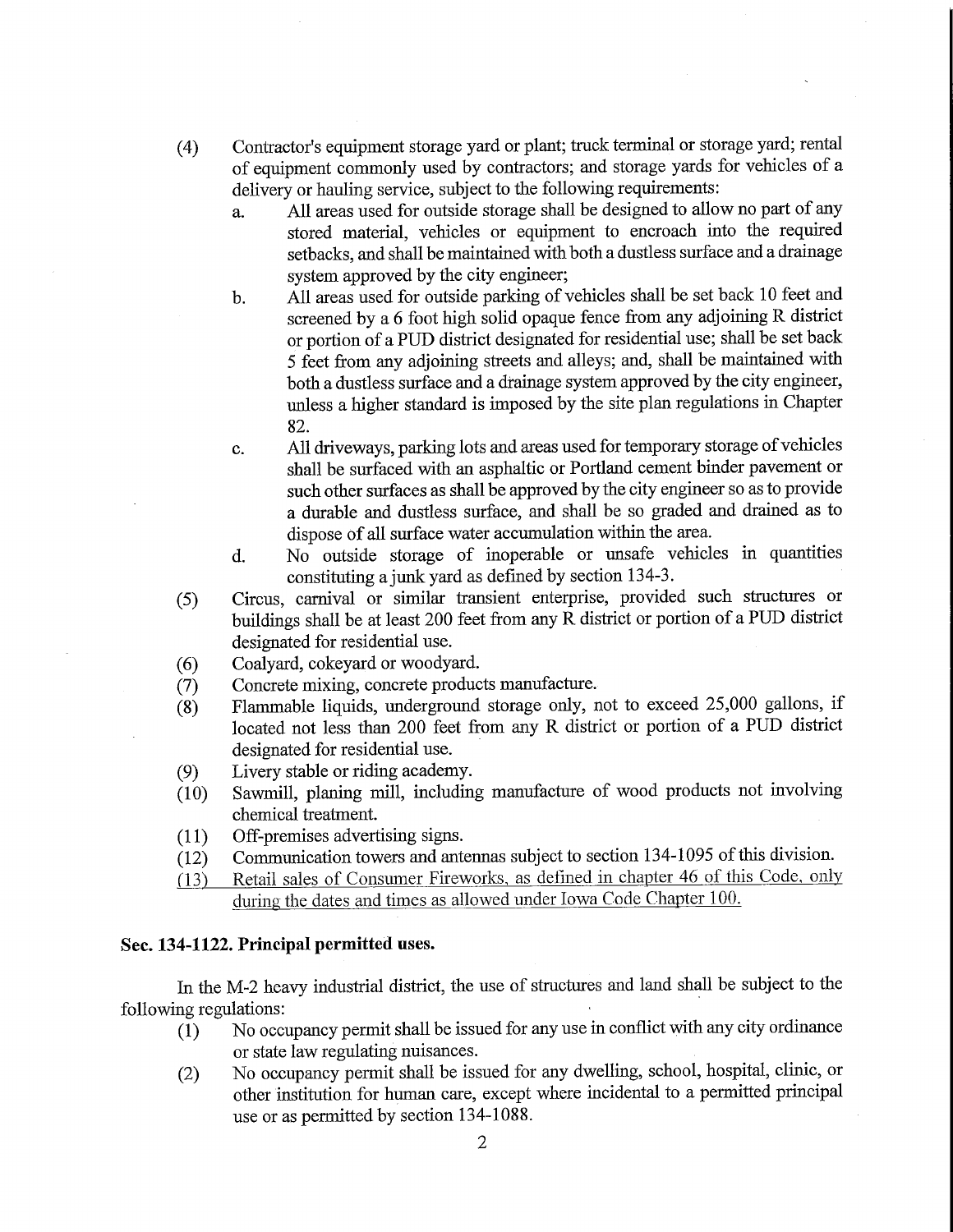- (3) Any use permitted in and as limited in the M-l light industrial district is permitted in the M-2 district.
- (4) Land. application of petroleum contaminated soil is permitted in the M-2 district subject to compliance with the Iowa Administrative Code. See IAC §567-120.7.
- (5) Any other use not permitted in the M-l light industrial district, or which does not comply with the limitations on such use applicable in the M-l district, is permitted in the M-2 heavy industrial district only upon approval by the board of adjustment after public hearing. In its determination upon the particular uses at the location requested, the board of adjustment shall consider all of the following:
	- a. The proposed location, design, construction and operation of the particular use adequately safeguards the health, safety and general welfare of persons residing or working in adjoining or surrounding property;
	- b. Such use shall not impair an adequate supply of light and air to surrounding property;
	- c. Such use shall not unduly increase congestion in the streets, or public danger of fire and safety;
	- d. Such use shall not diminish or impair established property values in adjoining or surrounding property;
	- e. Such use shall be in accord with the intent, purpose and spirit of this chapter and the comprehensive plan;
	- f. All driveways, parking lots and areas used for temporary storage of vehicles shall be surfaced with an asphaltic or Portland cement binder pavement or such other surfaces as shall be approved by the city engineer so as to provide a durable and dustless surface, and shall be so graded and drained as to dispose of all surface water accumulation within the area.
	- g. All areas outside a completely enclosed building used for the storage of inoperable or unsafe vehicles, junk or salvage materials shall be enclosed on all sides by a solid opaque fence and gates at least eight feet in height and of uniform design and color, and should be effectively screened from public view. If such area abuts an area upon the adjoining property which is also used for the storage of inoperable or unsafe vehicles, junk or salvage materials, no fence or setback is required along the common property line while such adjoining use continues. All fences shall be maintained in good repair.
	- h. Junk and salvage materials shall not be stacked higher than the perimeter fence within 75 feet of the fence and shall not be stacked higher than 25 feet.
	- i. The dismantling or repair of vehicles shall occur only upon a impermeable surface with adequate provision for the collection and disposal of fluids and wastes.
	- j. Any junk or salvage yard shall provide a paved area for the receipt and temporary storage of material which is screened from the adjoining public right-of-way.
	- k. The best practical control technology shall be employed to minimize any obnoxious or offensive odor, dust, smoke, gas, noise, or similar nuisance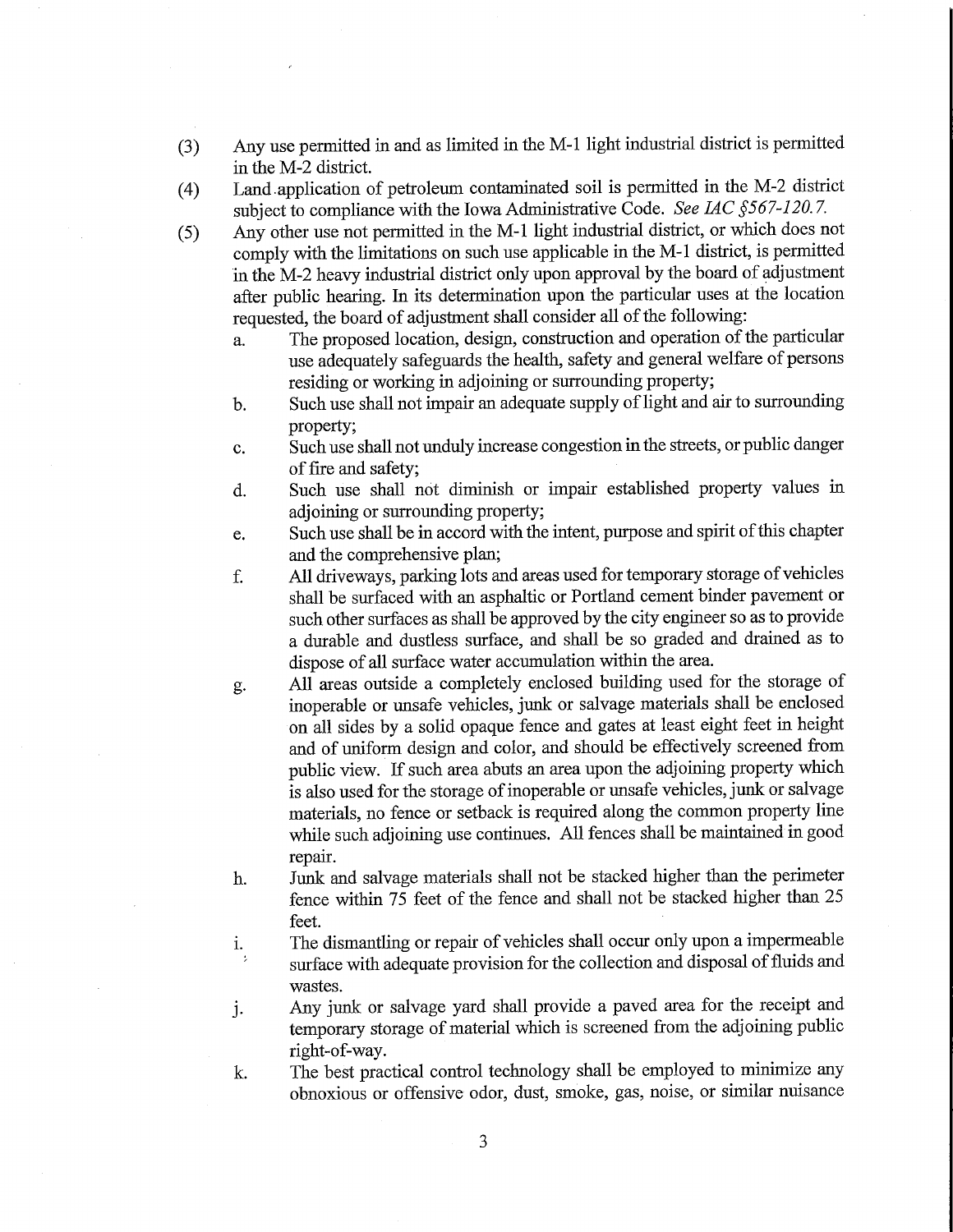generated by the proposed use, and the best practical means known shall be employed for the disposal of refuse matter.

(6) Retail sales of Consumer Fireworks, as defined in chapter 46 of this Code, only during the dates and times as allowed under Iowa Code Chapter 100.

## Sec. 134-1267. Prohibited uses.

Property in the Downtown Overlay District shall continue to be subject to all the zoning regulations applicable in the underlying zoning districts, except as otherwise specifically provided in this division. The following uses are prohibited in the downtown overlay district, as well as those uses prohibited in the applicable underlying zoning districts.

- (1) Lumberyards and building material sales yards.
- (2) Manufacturing, packaging and storage of dairy products.
- (3) Off-premise advertising signs, except as allowed in the ESQ entertainment sign overlay district and the PSO pedestrian sign overlay district.
- (4) Trailer, boat, and farm implement establishments for display, hire, rental and sales.
- (5) Drive in theaters.
- (6) Monument sales yards.
- (7) Motels, motor hotels, tourist courts, and other transient housing whereby access to any individual guest room is gained directly from an exterior parking lot.
- (8) Auction businesses.
- (9) Sign painting shops.<br>(10) Mobile home parks.
- Mobile home parks.
- (11) Adult entertainment businesses.
- (12) Salvage yards.
- (13) Contractor storage yards.
- (14) Retail sales of Consumer Fireworks, as defined in chapter 46 of this code.

## Sec. 134-1281. Regulation of sales of fireworks.

- fa) Retail sales of Consumer Fireworks, as defined in chapter 46 of this code, shall be permitted only in those zoning districts where such sales are specifically classified as permitted uses by applicable district regulations.
- (b) In each zoning direct where retail sales of Consumer Fireworks, as defined in chapter 46 of this code, are classified as a permitted use, such sales shall be permitted only as a principal permitted use and not as an accessory use^
- (c) In each zoning district where retail sales of Consumer Fireworks, as defined in chapter 46 of this code. are classified as a pemiitted use. such sales shall be undertaken in full compliance with chapter 46 of this code.

Editor's note- See §§ 134-1087, 134-1122, and 134-1267. Retail sales of Consumer Fireworks is permitted only in those parts of the M-l and M-2 districts located outside the Downtown Overlay District.